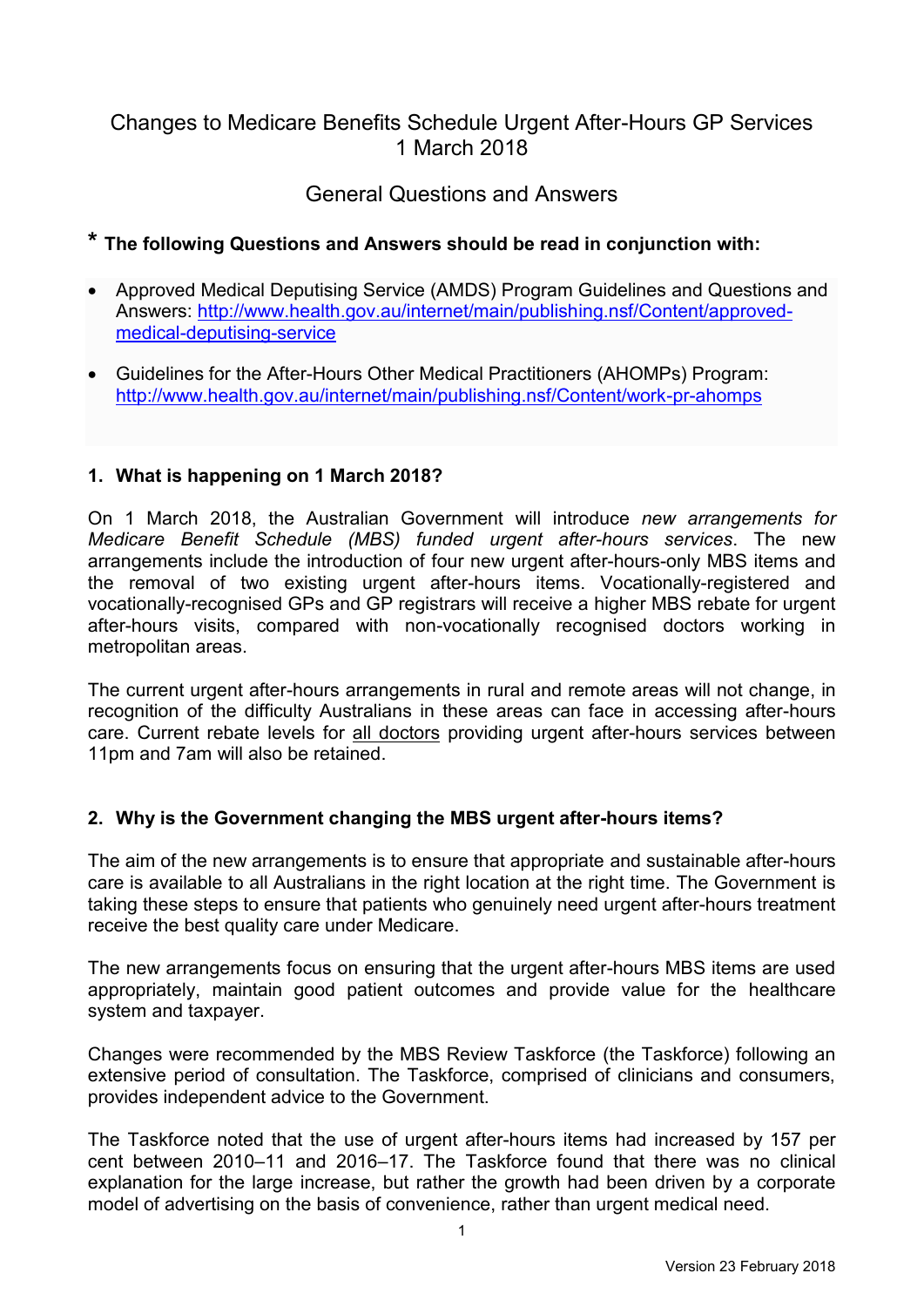The Taskforce proposed changes that would have prohibited access to the urgent afterhours items by organisations that provide or facilitate medical services predominantly in the after-hours period, including medical deputising services (MDSs). Ultimately, the Government's approach has been more moderate, adopting most of the Taskforce's recommendations on the use of urgent after-hours items, but not prohibiting the use of the items by predominantly after-hours service providers.

The Government shares the Taskforce's view that the urgent after-hours items should be used only in genuinely urgent circumstances, and that funding should be appropriate to the level of care being provided. To this end, it has adopted a number of recommendations whose purpose is to promote the quality of urgent after-hours services and ensure compliance with their intended use in urgent circumstances.

### **3. Will the Government continue to fund after-hours services?**

Yes. The changes will support the \$1 billion that the Australian Government invests annually in services and support for people seeking care in the after-hours period (in addition to hospital funding). This includes funding for standard after-hours MBS items, Health direct, the after-hours GP helpline, and Primary Health Networks.

## **4. How does this relate to the recommendations made by the MBS Review?**

The Government's change to the urgent after-hours items follows a comprehensive review of the after-hours items, conducted by the MBS Review Taskforce (the Taskforce). The independent Taskforce is made up of clinicians and consumers.

The final report from the Taskforce recommended restricting access to urgent after-hours items to GPs who provide after-hours care on top of their in-hours workload. Doctors working primarily in the after-hours period would instead have had access to the lower priced non-urgent after-hours home visit MBS items.

The recommendations came following data that showed use of urgent after-hours items has increased by 157 per cent between 2010–11 and 2016–17.

The Taskforce found that there is no clinical explanation for the large increase, but rather the growth has been driven by a corporate model of advertising on the basis of convenience, rather than urgent medical need.

The Government has adopted a more moderate approach than the Taskforce recommendations, by gradually introducing a fee reduction for urgent after-hours items provided in metropolitan areas by doctors who are not fully qualified GPs.

#### **5. Does the medical profession support these changes?**

Yes. The changes have been supported by the Australian Medical Association, the Royal Australian College of General Practitioners and the GP Deputising Association.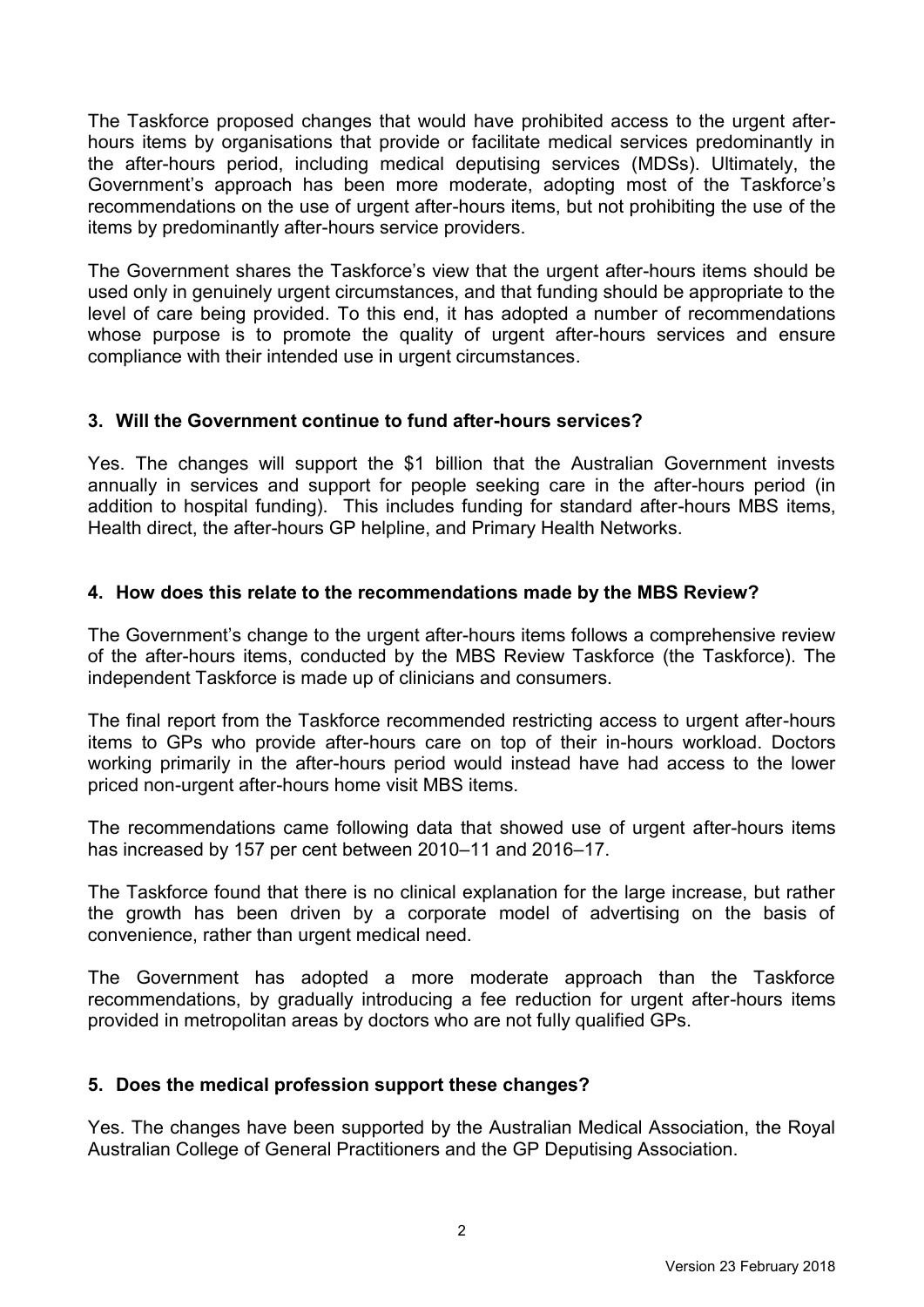#### **6. What changes will be made to the arrangements for urgent after-hours services on 1 March 2018?**

#### **The following is a summary of the new urgent after-hours arrangements:**

#### **(a) No change to MBS benefits for high-value care**

The existing urgent after-hours item 597 will be replaced by item 585, which has an equivalent fee of \$129.80. The new item can be claimed by vocationally-registered or vocationally-recognised general practitioners, general practice registrars and medical practitioners participating in the After-hours Other Medical Practitioners program through an accredited general practice. Prior to 1 March 2018, these doctors would have been claiming item 597.

### **(b) A reduced fee for care provided by non-VR GPs**

Doctors in metropolitan areas who do not hold either vocational registration or vocational recognition and who are not working as GP registrars will receive a fee of \$100.00 for providing an urgent after-hours service. New item 591 will be used by these doctors.

### **(c) Regional exemption for doctors**

This change will allow doctors in Modified Monash Model Areas 3 to 7 to claim new urgent after-hours item 588, which has a fee of \$129.80, equivalent to item 585. This will provide an incentive for providers to continue providing services in these areas, including doctors without vocational registration or vocational recognition.

The Modified Monash Model is a geographical classification system developed by the Department of Health for categorising metropolitan, regional, rural and remote locations according to both geographical remoteness and population size, based on population data published by the Australian Bureau of Statistics. A searchable map showing the Modified Monash classification of every Australian street address is publicly available on the DoctorConnect website: [www.doctorconnect.gov.au](http://www.doctorconnect.gov.au/)

#### **(d) Subsequent item for multiple patients treated at the same location, regardless of the type of treating practitioner**

In certain instances, a doctor may see multiple patients at the one location. New item 594 will be available for these subsequent attendances. The fee for this item is \$41.95.

#### **(e) No change to the benefit for unsociable urgent after-hours services**

There has been no change to the fees for the unsociable urgent after-hours items 599 and 600, which are for services provided between 11pm and 7am.

#### **(f) Remove the two-hour advance booking option**

Currently, an urgent after-hours service can be organised two hours before commencement of the after-hours period. This is inconsistent with the idea of 'urgency'. The two-hour booking option will be removed from new items 585, 588, 591 and 594 and the existing unsociable urgent after-hours items 599 and 600.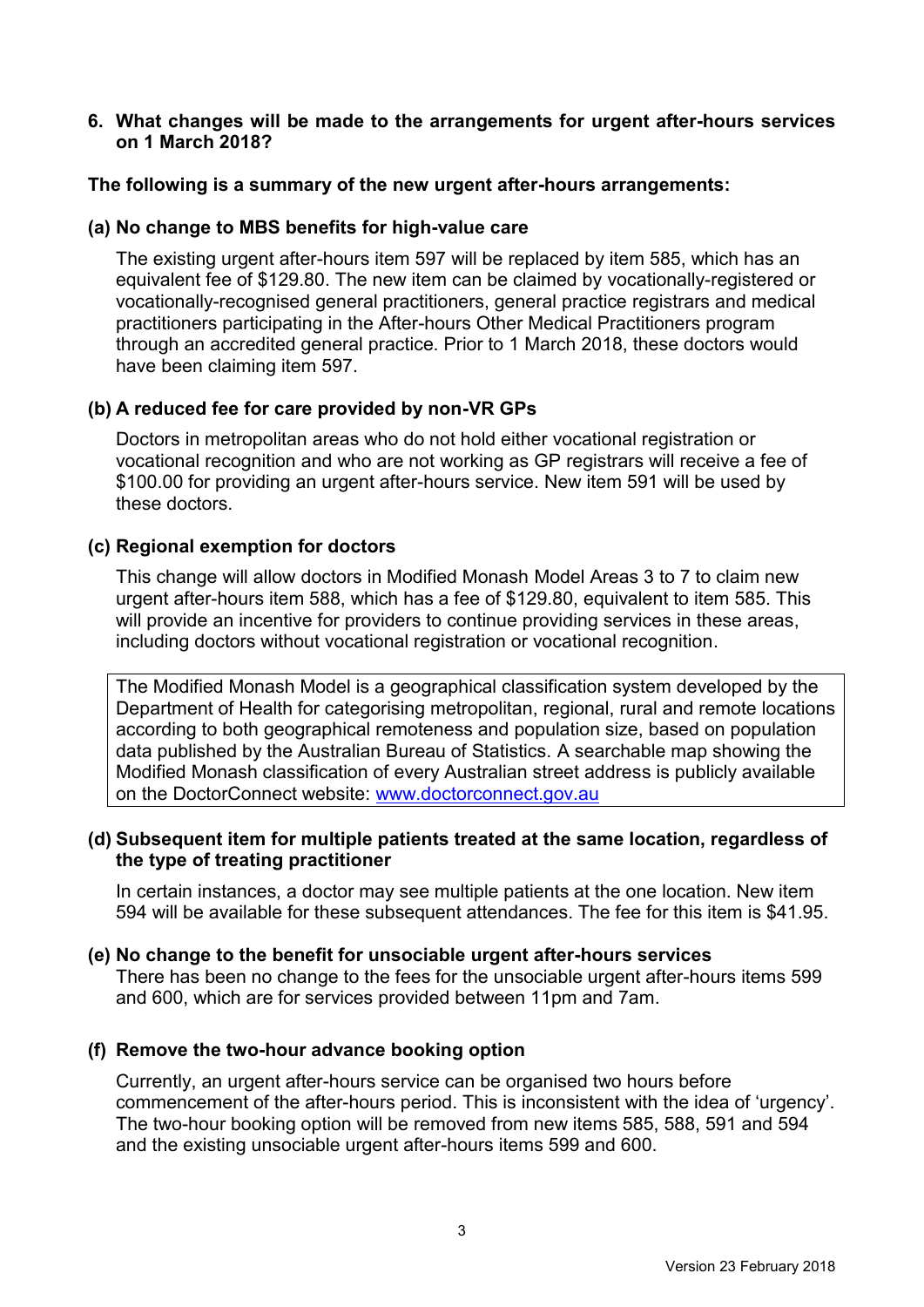#### **(g) Change 'urgent treatment' to 'urgent assessment'**

Currently, an urgent after-hours service requires that the patient's medical condition needs urgent treatment. This may create an incentive to provide treatment when none may be clinically necessary and does not recognise that the need to assess a patient's condition is the initial trigger for a service. This amendment will change the requirement from 'urgent treatment' to 'urgent assessment' for new items 585, 588, 591 and 594 and the existing unsociable urgent after-hours items 599 and 600. Doctors will be able to claim the items if they consider it clinically relevant that the patient requires urgent assessment in the after-hours period.

## **(h) Triaging standards**

Minimum triaging standards will be introduced under the Approved Medical Deputising Service (AMDS) Program Guidelines, to better identify patients in need of urgent afterhours services and those who could reasonably wait until the next in-hours consultation period. By applying minimum standards, the triaging performance of the deputising sector, including the large providers that use the AMDS Program for staffing, will be improved. The Program Guidelines are available at [http://www.health.gov.au/internet/main/publishing.nsf/Content/approved-medical-](http://www.health.gov.au/internet/main/publishing.nsf/Content/approved-medical-deputising-service)

[deputising-service](http://www.health.gov.au/internet/main/publishing.nsf/Content/approved-medical-deputising-service)

#### **(i) Limits on direct advertising to consumers**

The revised AMDS Program Guidelines will set more explicit limits on advertising deputising services directly to consumers. Direct marketing that encourages patients to use Deputising Services as a more convenient option to their general practice has always been prohibited under the AMDS Program. Updated Guidelines now provide comprehensive advice on the matter. These changes will be achieved by modifying the AMDS Program Guidelines.

#### **(j) Improved compliance**

The new arrangements for urgent after-hours attendances will be supported by improved compliance monitoring.

#### **7. Which MBS urgent after-hours items will cease on 1 March 2018?**

Two MBS urgent after-hours items will cease on 1 March 2018, items 597 and 598:

| 597         | Professional attendance by a general practitioner on not more than 1 patient on the 1 occasion -                                                                             |
|-------------|------------------------------------------------------------------------------------------------------------------------------------------------------------------------------|
| Ceased item | each attendance (other than an attendance between 11pm and 7am) in an after-hours period if:                                                                                 |
|             | the attendance is requested by the patient or a responsible person in, or not more than 2<br>a)<br>hours before the start of, the same unbroken urgent after-hours period;   |
|             | the patient's condition requires urgent medical treatment; and<br>b)                                                                                                         |
|             | if the attendance is undertaken at consulting rooms, it is necessary for the practitioner to<br>C)<br>return to, and specially open, the consulting rooms for the attendance |
|             | (See para AN.0.19, AN.0.9 of explanatory notes to this Category)                                                                                                             |
|             | <b>Benefit:</b> $75\% = $97.35$ $100\% = $129.80$<br><b>Fee:</b> \$129.80                                                                                                    |
|             | Extended Medicare Safety Net Cap: \$389.40                                                                                                                                   |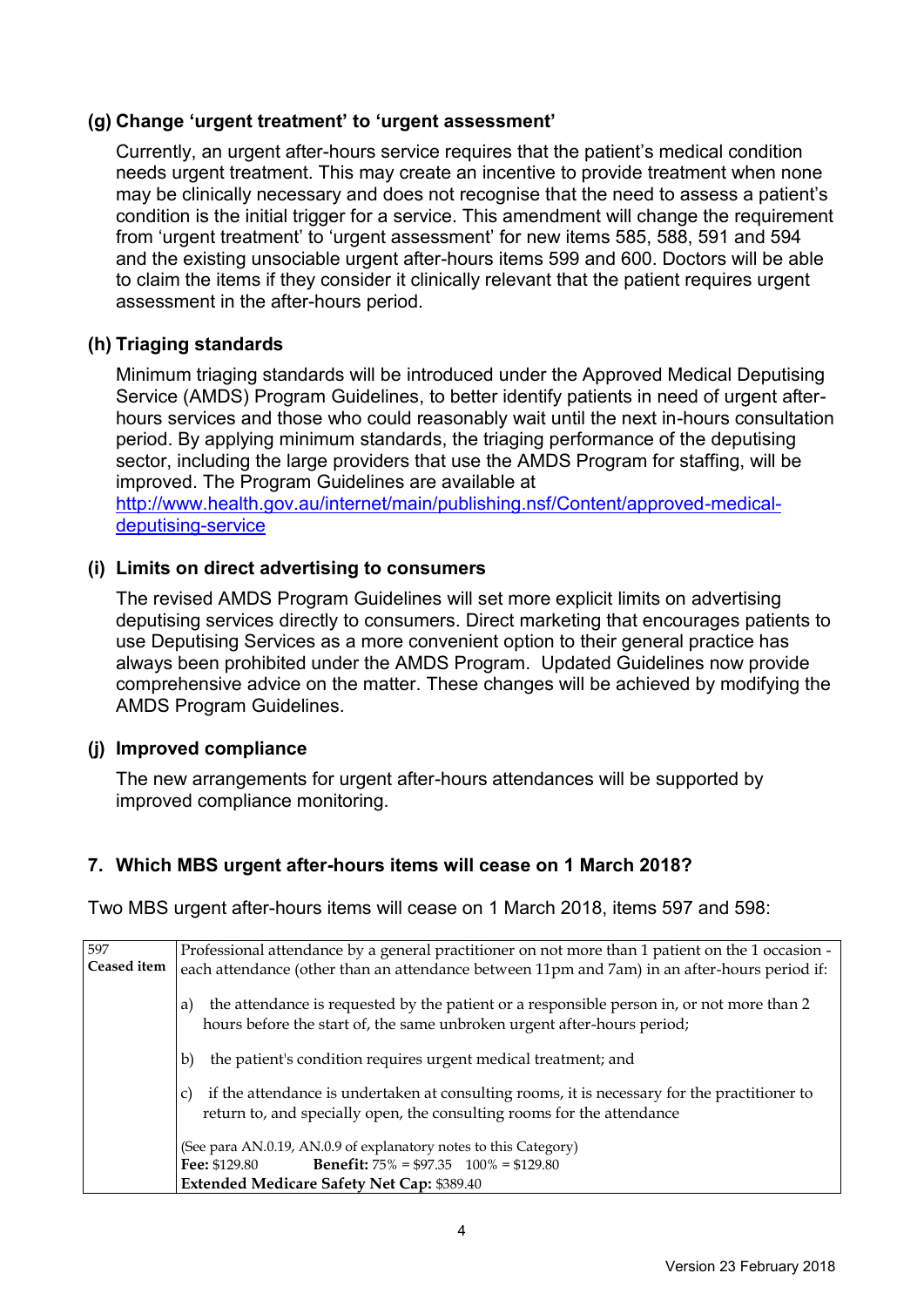| 598<br>Ceased item | Professional attendance by a medical practitioner (other than a general practitioner) on not<br>more than 1 patient on the 1 occasion - each attendance (other than an attendance between |
|--------------------|-------------------------------------------------------------------------------------------------------------------------------------------------------------------------------------------|
|                    | 11pm and 7am) in an after-hours period if:                                                                                                                                                |
|                    | the attendance is requested by the patient or a responsible person in, or not more than 2<br>a)<br>hours before the start of, the same unbroken urgent after-hours period;                |
|                    | the patient's condition requires urgent medical treatment; and<br>b)                                                                                                                      |
|                    | if the attendance is undertaken at consulting rooms, it is necessary for the practitioner to<br>C)<br>return to, and specially open, the consulting rooms for the attendance              |
|                    | <b>Benefit:</b> $75\% = $78.60 \quad 100\% = $104.75$<br><b>Fee: \$104.75</b>                                                                                                             |
|                    | <b>Extended Medicare Safety Net Cap: \$314.25</b>                                                                                                                                         |

#### **8. What are the new items and who can use them?**

**(a) MBS Item 585** is available to medical practitioners who are:

- listed on the Vocational Register of General Practitioners maintained by the Department of Human Services; or
- holders of the Fellowship of the Royal Australian College of General Practitioners (FRACGP) who participate in, and meet the requirements of the RACGP for continuing medical education and quality assurance as defined in the RACGP Quality Assurance and Continuing Medical Education program; or
- holders of the Fellowship of the Australian College of Rural and Remote Medicine (FACRRM) who participate in, and meet the requirements of the Australian College of Rural and Remote Medicine (ACRRM) for continuing medical education and quality assurance as defined in ACRRM's Professional Development Program; or
- undertaking an approved placement in general practice as part of a training program for general practice leading to the award of the FRACGP or training recognised by the RACGP as being of an equivalent standard; or
- undertaking an approved placement in general practice as part of a training program for general practice leading to the award of the FACRRM or training recognised by ACRRM as being of an equivalent standard.

**NOTE:** MBS incentives continue to be available through the After-Hours Other Medical Practitioners (AHOMPs) Program to non-vocationally recognised medical practitioners who perform after-hours attendances. **MBS item 585** will be available to AHOMPs Program participants if they perform an urgent after-hours attendance as part of their employment with a full-time general practice.

AHOMPs will not extend access to item 585 to non-vocationally recognised medical practitioners who work with an after-hours only practice in a metropolitan area or a medical deputising service (including an AMDS).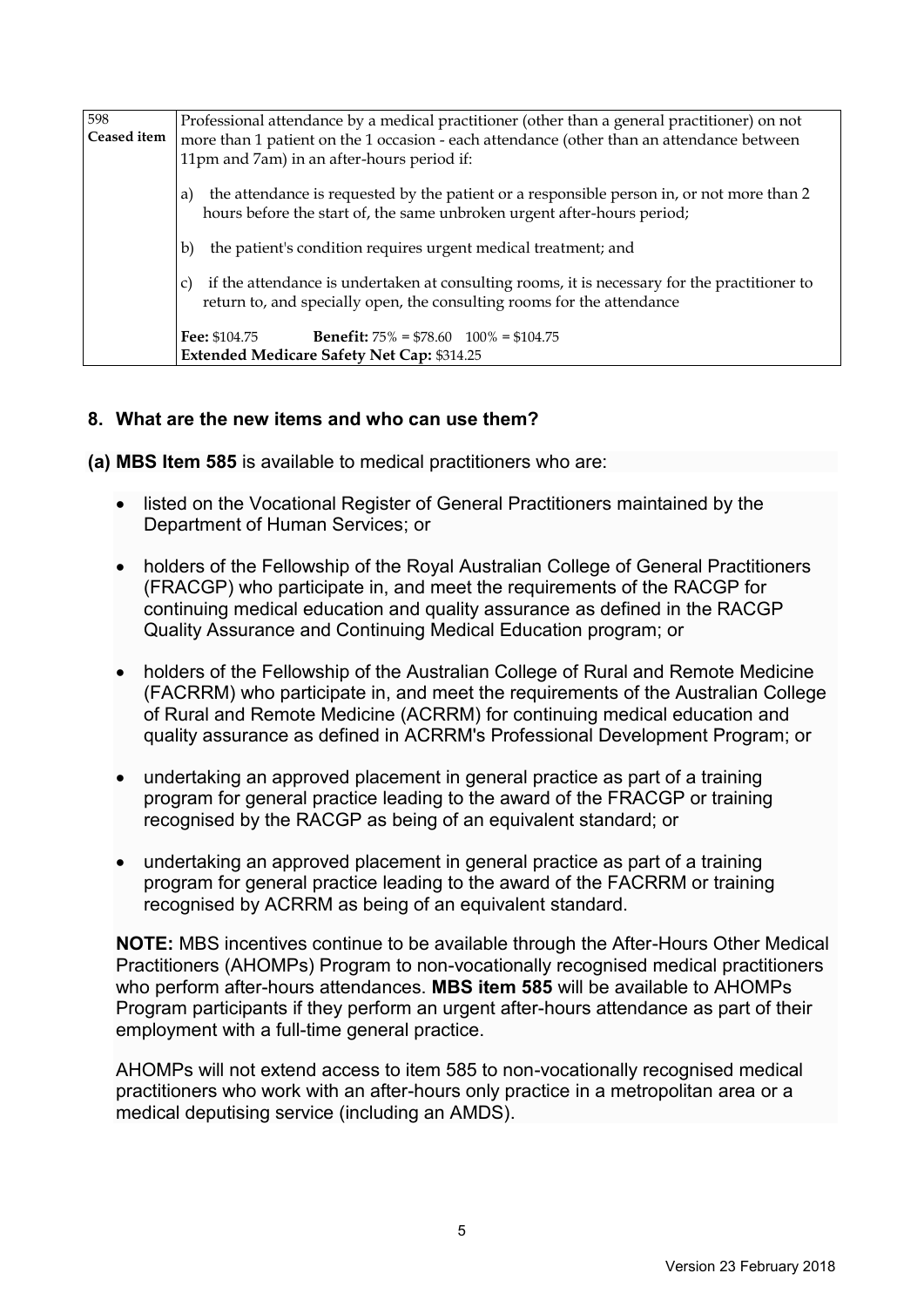**(b) MBS Item 588** is available to non-vocationally recognised medical practitioners who are providing services (as a contractor, employee, member or otherwise) for a general practice or clinic or as part of medical deputising arrangements in Modified Monash Model Areas 3 to 7.

A locator map to identify a medical practice's Modified Monash Model Area location is available at the DoctorConnect website at[:http://www.doctorconnect.gov.au/internet/otd/publishing.nsf/Content/locator](http://www.doctorconnect.gov.au/internet/otd/publishing.nsf/Content/locator)

- **(c) MBS item 591** is available to non-vocationally recognised medical practitioners who perform attendances for after-hours clinics or as part of deputising arrangements in Modified Monash Model Areas 1 and 2.
- **(d) MBS Item 594**: is available if more than one patient is seen on the same occasion (that is, the second and any further services are consequential to the first service) of a service using either MBS items 585, 588 or 591. **MBS item 594** must be used in respect of the second and subsequent services to patients attended on the same occasion.
- **(e)** Medical practitioners who routinely provide services to patients in the after-hours periods at consulting rooms, or who provide the services (as a contractor, employee, member or otherwise) for a general practice or clinic that routinely provides services to patients in after-hours periods at consulting rooms will not be able to bill urgent afterhours items 585, 588, 591, 594, 599 and 600.

A *routine service* means a regular or habitual provision of services to patients. This does not include *ad hoc* services provided after-hours in consulting rooms by a medical practitioner (excluding consultant physicians and specialists) working in a general practice or a clinic while participating in an on-call roster

- **(f)** There is no change to the types of providers who can render services under the Urgent After-Hours Attendances during Unsociable Hours items (**MBS items 599 and 600**). Attendances using these items must be booked during the same unbroken urgent afterhours period.
	- **MBS item 599** continues to be available to non-vocationally recognised medical practitioners through the AHOMPs Program.
	- **MBS item 600** continues to be available to non-vocationally recognised medical practitioners.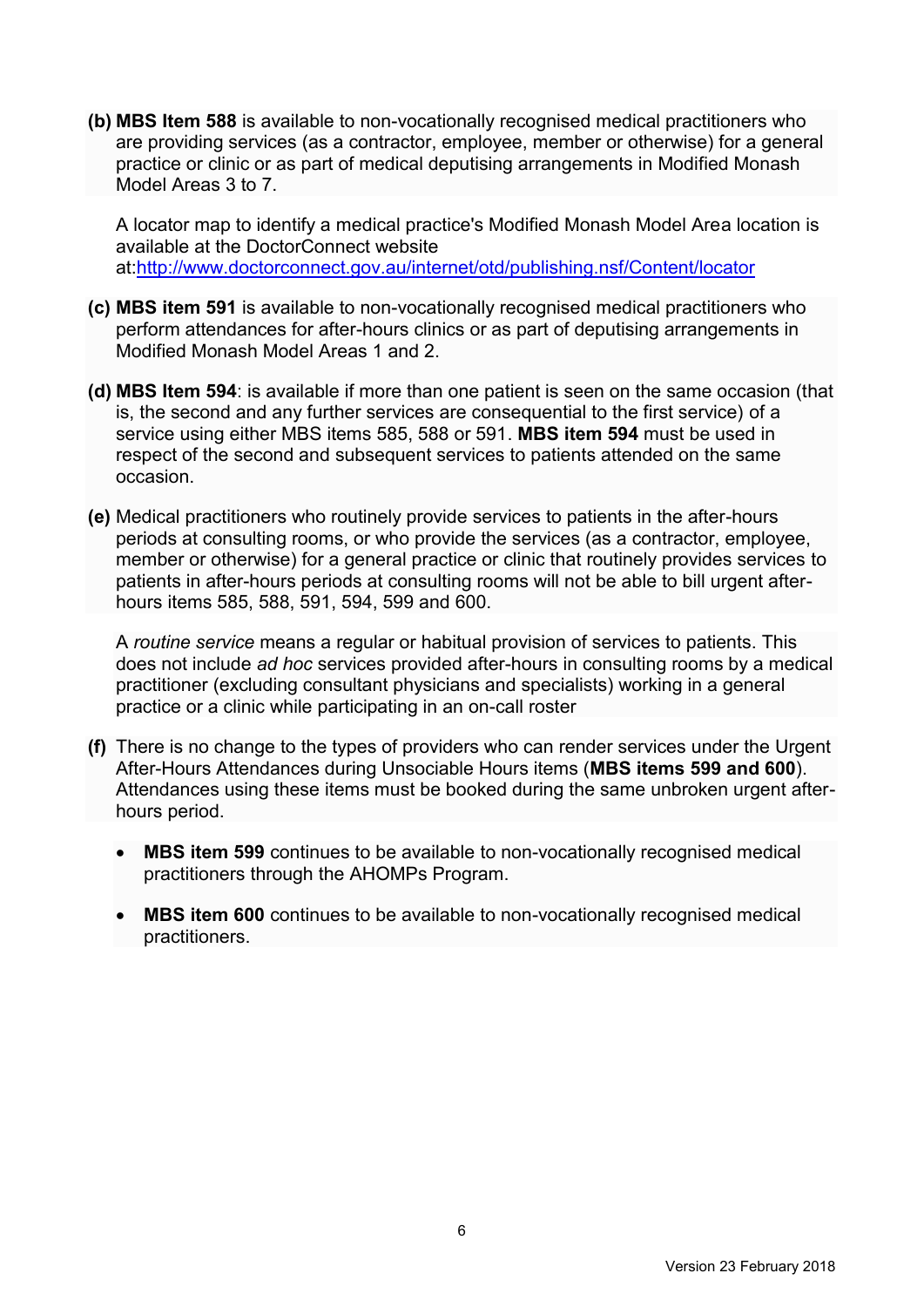# **MBS Urgent After-Hours items – New and Revised item Descriptors**

| 585<br>New item | Professional attendance by a general practitioner on one patient on one occasion - each<br>attendance (other than an attendance in unsociable hours) in an after-hours period if:                                        |
|-----------------|--------------------------------------------------------------------------------------------------------------------------------------------------------------------------------------------------------------------------|
|                 | (a) the attendance is requested by the patient or a responsible person in the same unbroken<br>after-hours period; and                                                                                                   |
|                 | (b) the patient's medical condition requires urgent assessment; and                                                                                                                                                      |
|                 | (c) if the attendance is at consulting rooms – it is necessary for the practitioner to return to, and<br>specially open, the consulting rooms for the attendance                                                         |
|                 | (See para AN.0.9, AN.0.19 of explanatory notes to this Category)<br><b>Benefit:</b> $75\% = $97.35$ $100\% = $129.80$<br>Fee: \$129.80<br>Extended Medicare Safety Net Cap: \$389.40                                     |
| 588<br>New item | Professional attendance by a medical practitioner (other than a general practitioner) on one<br>patient on one occasion - each attendance (other than an attendance in unsociable hours) in an<br>after-hours period if: |
|                 | (a) the attendance is requested by the patient or a responsible person in the same unbroken<br>after-hours period; and                                                                                                   |
|                 | (b) the patient's medical condition requires urgent assessment; and                                                                                                                                                      |
|                 | (c) the attendance is in an after-hours rural area; and                                                                                                                                                                  |
|                 | (d) if the attendance is at consulting rooms - it is necessary for the practitioner to return to, and<br>specially open, the consulting rooms for the attendance                                                         |
|                 | (See para AN.0.19 of explanatory notes to this Category)<br>Fee: \$129.80<br><b>Benefit:</b> $75\% = $97.35$ $100\% = $129.80$<br>Extended Medicare Safety Net Cap: \$389.40                                             |
| 591<br>New item | Professional attendance by a medical practitioner (other than a general practitioner) on one<br>patient on one occasion - each attendance (other than an attendance in unsociable hours) in an<br>after-hours period if: |
|                 | (a) the attendance is requested by the patient or a responsible person in the same unbroken<br>after-hours period; and                                                                                                   |
|                 | (b) the patient's medical condition requires urgent assessment; and                                                                                                                                                      |
|                 | (c) the attendance is not in an after-hours rural area; and                                                                                                                                                              |
|                 | (d) if the attendance is at consulting rooms – it is necessary for the practitioner to return to, and<br>specially open, the consulting rooms for the attendance                                                         |
|                 | (See para AN.0.19 of explanatory notes to this Category)<br>Fee: \$100.00<br><b>Benefit:</b> $75\% = $75.00$ $100\% = $100.00$<br>Extended Medicare Safety Net Cap: \$300.00                                             |
| 594             | Professional attendance by a medical practitioner - each additional patient at an attendance                                                                                                                             |
| New item        | that qualifies for item 585, 588 or 591 in relation to the first patient                                                                                                                                                 |
|                 | (See para AN.0.9, AN.0.19 of explanatory notes to this Category)<br>Fee: \$41.95<br><b>Benefit:</b> $75\% = $31.50$ $100\% = $41.95$                                                                                     |
|                 | Extended Medicare Safety Net Cap: \$125.85                                                                                                                                                                               |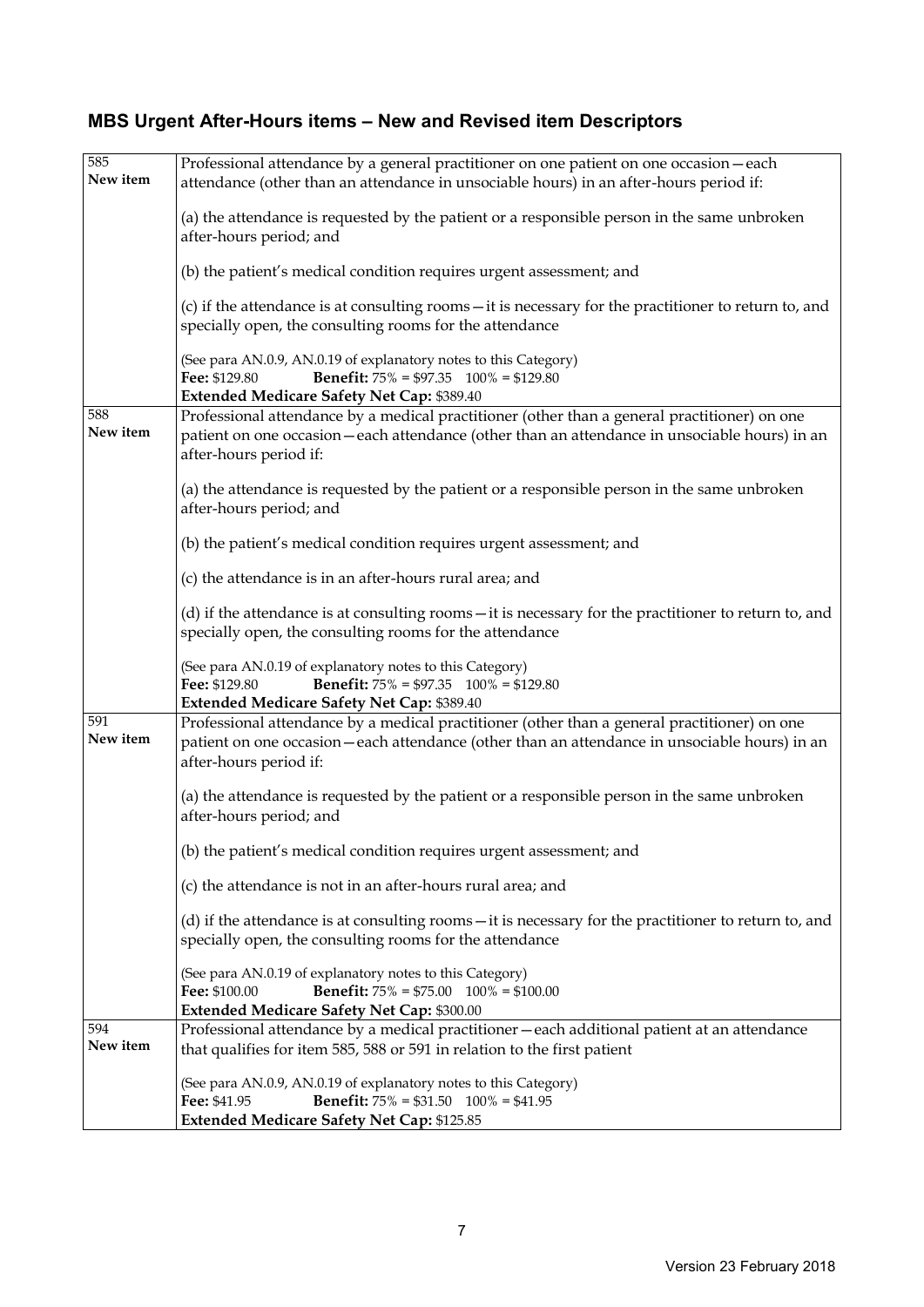| 599     | Professional attendance by a general practitioner on not more than one patient on one                                          |
|---------|--------------------------------------------------------------------------------------------------------------------------------|
| Amended | occasion-each attendance in unsociable hours if:                                                                               |
| item    |                                                                                                                                |
|         | (a) the attendance is requested by the patient or a responsible person in the same unbroken                                    |
|         | after-hours period; and                                                                                                        |
|         |                                                                                                                                |
|         | (b) the patient's medical condition requires urgent assessment; and                                                            |
|         |                                                                                                                                |
|         | (c) if the attendance is at consulting rooms – it is necessary for the practitioner to return to, and                          |
|         | specially open, the consulting rooms for the attendance                                                                        |
|         | (See para AN.0.19, AN.0.9 of explanatory notes to this Category)                                                               |
|         | <b>Benefit:</b> $75\% = $114.75$ $100\% = $153.00$<br>Fee: \$153.00                                                            |
|         | Extended Medicare Safety Net Cap: \$459.00                                                                                     |
| 600     | Professional attendance by a medical practitioner (other than a general practitioner) on not                                   |
| Amended | more than one patient on one occasion - each attendance in unsociable hours if:                                                |
| item    |                                                                                                                                |
|         | (a) the attendance is requested by the patient or a responsible person in the same unbroken                                    |
|         | after-hours period; and                                                                                                        |
|         |                                                                                                                                |
|         | (b) the patient's medical condition requires urgent assessment; and                                                            |
|         |                                                                                                                                |
|         | (c) if the attendance is at consulting rooms – it is necessary for the practitioner to return to, and                          |
|         | specially open, the consulting rooms for the attendance                                                                        |
|         |                                                                                                                                |
|         | (See para AN.0.19 of explanatory notes to this Category)<br><b>Benefit:</b> $75\% = $93.20$ $100\% = $124.25$<br>Fee: \$124.25 |
|         |                                                                                                                                |
|         | Extended Medicare Safety Net Cap: \$372.75                                                                                     |

#### **9. Will MBS item 594 – the subsequent item for multiple patients at the same location - also apply for patients attended at a Residential Aged Care Facility (RACF) or will the existing RACF items continue to apply?**

It is part of the policy intent of the new urgent after-hours arrangements that medical practitioners use MBS item 594 to treat subsequent patient/s where that subsequent treatment is consequential to the original urgent attendance (billed using one of the MBS urgent after-hours items) at the same location. When a medical practitioner provides a service in a residential aged care facility (RACF) using one of the MBS urgent after-hours items, any subsequent and consequential services to other residents of the RACF would be part of the same occasion of care and would be billed to Medicare using MBS item 594.

The Department of Health will monitor practitioners' billing practices following the implementation of the new MBS urgent after-hours items, to ensure that the items are being used correctly. This will include monitoring the use of the standard after-hours items in conjunction with the new and revised urgent after-hours items.

#### **10.Is MBS item 594 only to be used when the initial patient is billed as an urgent or is it applicable when the non-urgent items are also used?**

Item 594 can only be billed following an urgent after-hours attendance. It is not to be used in conjunction with the MBS standard after-hours items (MBS items 5000-5067 and 5200- 5267).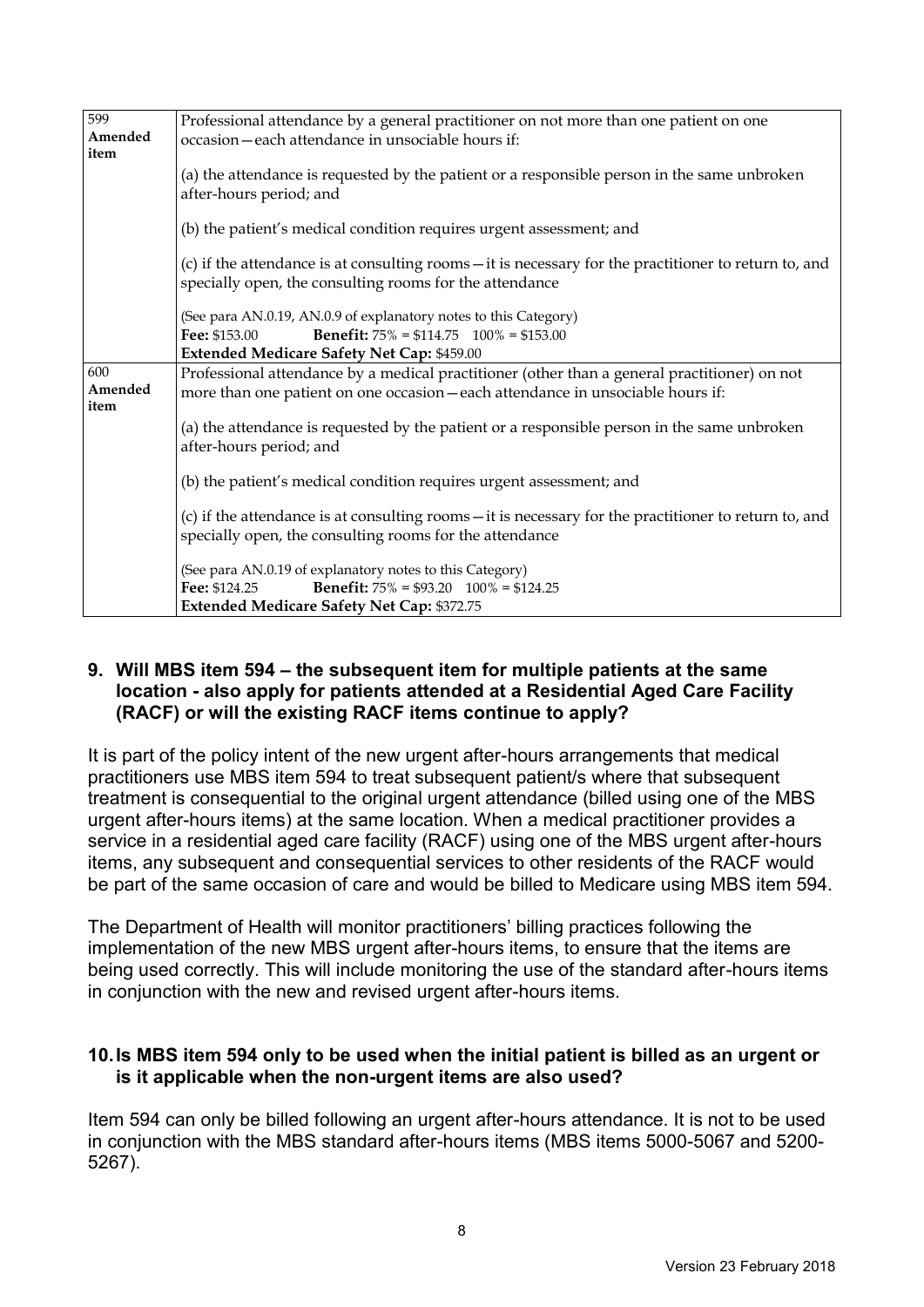#### **11.What will the new arrangements mean for medical service providers?**

The MBS Review Taskforce concluded that there is little evidence to support claims that the changes to the urgent after-hours items will affect hospital emergency attendances.

All GP services that operate after-hours will continue to be able to treat patients under Medicare using any of the 24 standard after-hours items.

The fee reduction will only apply to other medical practitioners (ie. not vocationally recognised) working in metropolitan areas that bill urgent attendances in the 'sociable' after-hours period (after 6pm and before 11pm).

Services provided in rural and remote areas will not change, in recognition of the difficulty Australians in these areas can face in accessing after-hours care.

There will be no changes to urgent services provided between 11pm and 7am. More than 70 per cent of doctors who bill urgent after-hours attendances will not be affected by the fee reduction.

The limitations placed on inappropriate advertising are in line with the principles on advertising adhered to by most medical practitioners and promoted by medical professional bodies.

#### **12.Will these changes disadvantage doctors who are employed by medical deputising services?**

All doctors, including those who choose to deputise, must be registered to practise medicine according to the standards applied by the Australian Health Practitioner Regulation Agency. However, doctors who wish to perform services under the MBS are expected to satisfy a standard beyond medical registration and to work towards vocational recognition in the form of a postgraduate medical qualification.

The changes to the urgent after-hours MBS items use this vocational standard to apply differential fees in metropolitan areas. Fully qualified GPs and doctors who are formally engaged in training towards vocational recognition will not have their MBS fees reduced as a result of the announced changes.

Non-vocationally recognised doctors who are deputising will see a reduction in the MBS fees they can claim for urgent attendances because they are not fully qualified to the MBS standards and are not engaged in full-time vocational training.

The announced fee reductions are limited to doctors who deputise during the sociable after-hours period in metropolitan locations. The Government recognises the unique challenges of providing an after-hours workforce in rural and remote communities and during the unsociable hours across Australia. The changes will not affect any doctor who either works in a rural or remote community or who covers the unsociable-hours period.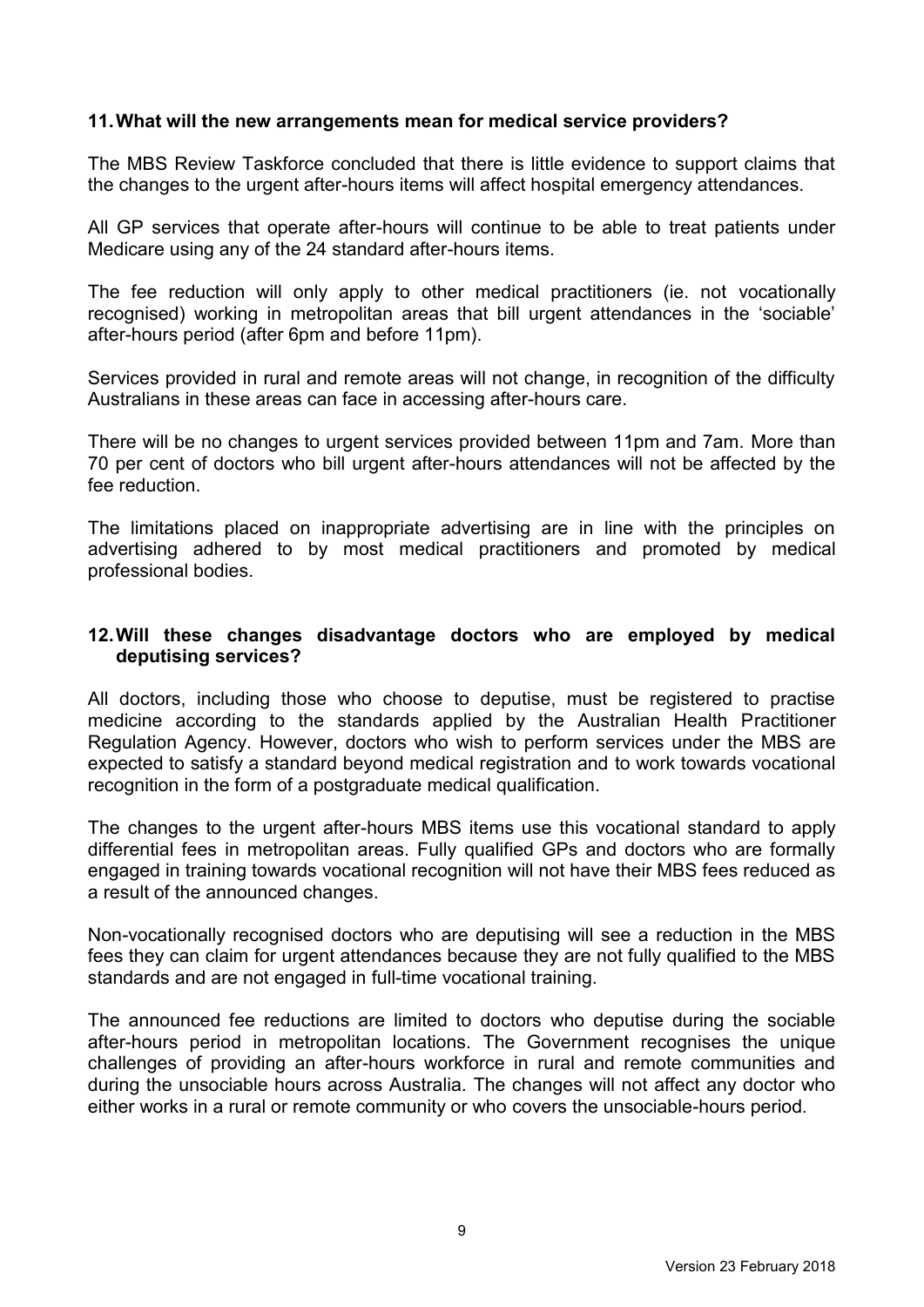### **13.How will this affect patients?**

Patients will continue to have access to the full set of standard and urgent GP after-hours items. The changes will ensure that the urgent after-hours services are provided to patients in genuinely urgent situations by an appropriate doctor.

Almost all urgent after-hours attendances are currently bulk-billed (99.1 per cent). Patients will only have an out-of-pocket cost if their doctor chooses to no longer bulk bill for an urgent after-hours attendance.

Under the new arrangements, doctors will need to accurately assess and record the type of care a patient needs. This is to help ensure that when a patient books an after-hours appointment the doctor properly assesses the patients' circumstances and decides the most appropriate care. This could be a hospital visit, urgent after-hours home or clinic visit, a standard after-hours visit or advising the patient to see their regular GP the next day.

In many instances, patients receive this kind of service now – the intent of the changes is to ensure that all doctors providing after-hours services assess the needs of their patients and direct them to the most appropriate health care.

### **14.What does the change from 'urgent treatment' to 'urgent assessment' mean?**

Currently, an urgent after-hours service requires that the patient's medical condition needs urgent treatment. This may create an incentive to provide treatment when none may be clinically necessary and does not recognise that the need to assess a patient's condition is the initial trigger for a service. The requirement to undertake an "urgent assessment' of a patient's condition means that doctors will be able to claim the urgent after hours items even if no subsequent treatment is provided to the patient (because treatment is not clinically appropriate or another kind of response, such as transfer to a hospital emergency department, is required).

#### **15.I have been told that I can't book an after-hours home visit before 6pm? Is this true?**

The changes will end the practice of pre-booking urgent after-hours home visits two hours before 6pm. This will help ensure a patient is properly assessed according to their personal circumstances.

The pre-booking rule for urgent after-hours services has been changed because the need for an urgent after-hours home visit cannot be anticipated well in advance. Proper assessment of the patient's circumstances is essential for providing quality patient care.

The arrangements for booking the standard after-hours home visits will not change. That is, these services can be booked in the same way as a GP attendance during business hours – patients can contact their general practice and make an appointment before the after-hours period starts (ie. before 6pm, when the after-hours GP home visit period starts).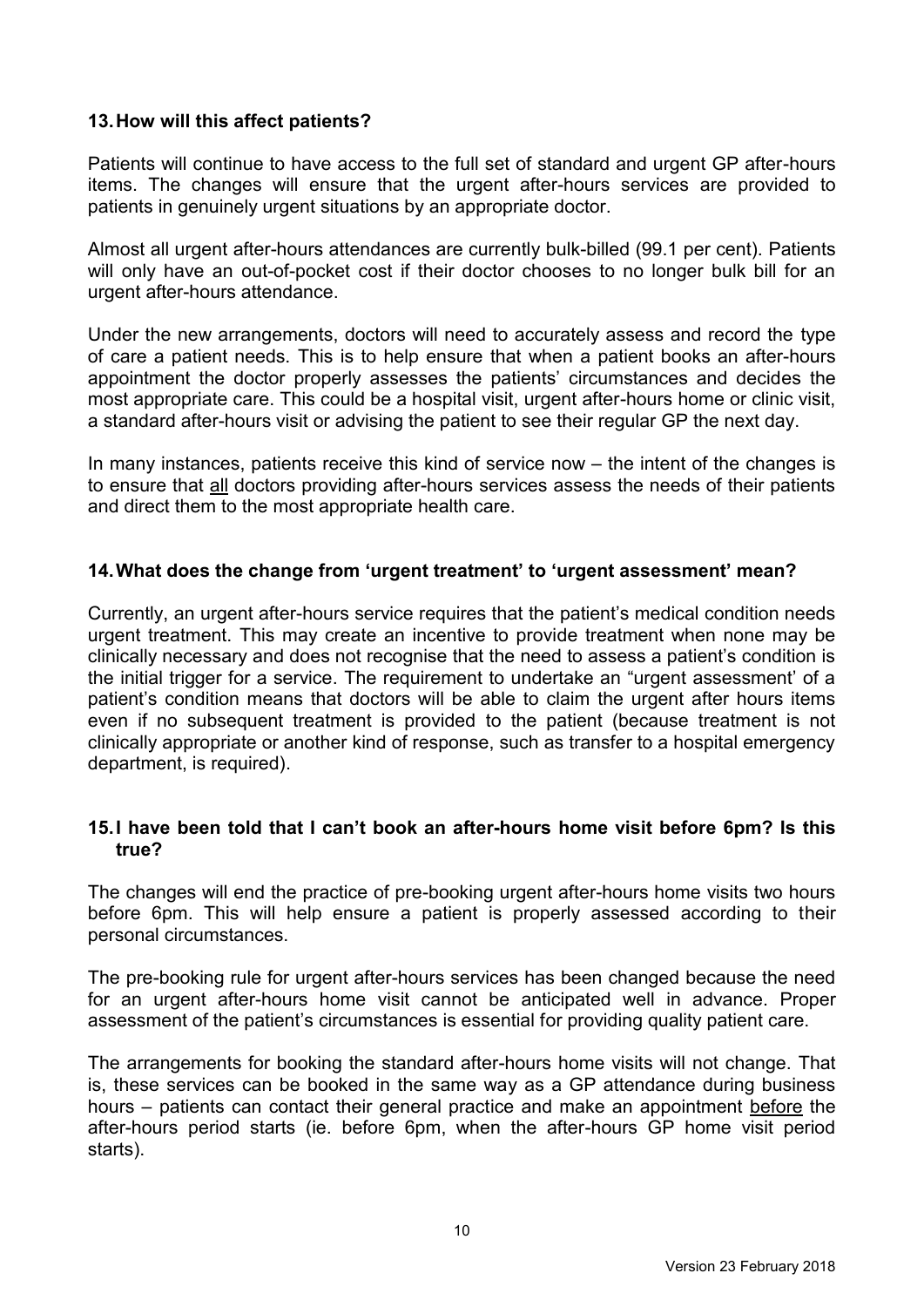#### **16.Will the revised AMDS guidelines restrict the operation of medical deputising service (MDS) call centres to only operate during the after-hours period? Will it be possible for non-urgent after-hours items to be booked through an MDS two hours before the commencement of the after-hours period?**

The revised AMDS Program Guidelines will not impose any new restriction on the ability of deputising call centres to operate outside of the defined after-hours period. The new arrangements for MBS urgent after-hours services do not place any restriction on the prebooking of non-urgent patients.

#### **17.Will medical deputising services still be able to advertise their services?**

There will continue to be limitations placed on inappropriate advertising of urgent afterhours GP services.

General Practices that have engaged an AMDS for the purpose of providing after hours services to its patients may continue to provide information to its patients about their options for care in the after-hours period.

For more information on this issue, please see the Approved Medical Deputising Service (AMDS) Program Guidelines and associated fact sheets: [http://www.health.gov.au/internet/main/publishing.nsf/Content/approved-medical](http://www.health.gov.au/internet/main/publishing.nsf/Content/approved-medical-deputising-service)[deputising-service](http://www.health.gov.au/internet/main/publishing.nsf/Content/approved-medical-deputising-service)

#### **18.Will the rebate that a patient gets from Medicare for an urgent after-hours service be lower under the new arrangements?**

From 1 March 2018, the Medicare rebates for urgent after-hours services will be adjusted to reflect the level of qualification of doctors. Patients who receive services from fully qualified doctors, doctors in regional and rural areas and all doctors who work late at night (between 11pm and 7am) will continue to receive the current rebate. The rebate for services provided by less qualified doctors in metropolitan areas will be adjusted in stages over coming years.

**In metropolitan areas**, a patient who receives a service from a vocationally-registered or vocationally-recognised general practitioner, a general practice trainee (a GP Registrar) or a medical practitioner participating in the AHOMPs Program through an accredited general practice, will receive a higher MBS rebate than a patient who receives a service from a non-vocationally recognised medical practitioner working for an after-hours clinic or as part of a medical deputising arrangement.

**In regional, rural and remote areas**, patients will continue to receive the same value of MBS rebate as they currently do for all MBS urgent after-hours services.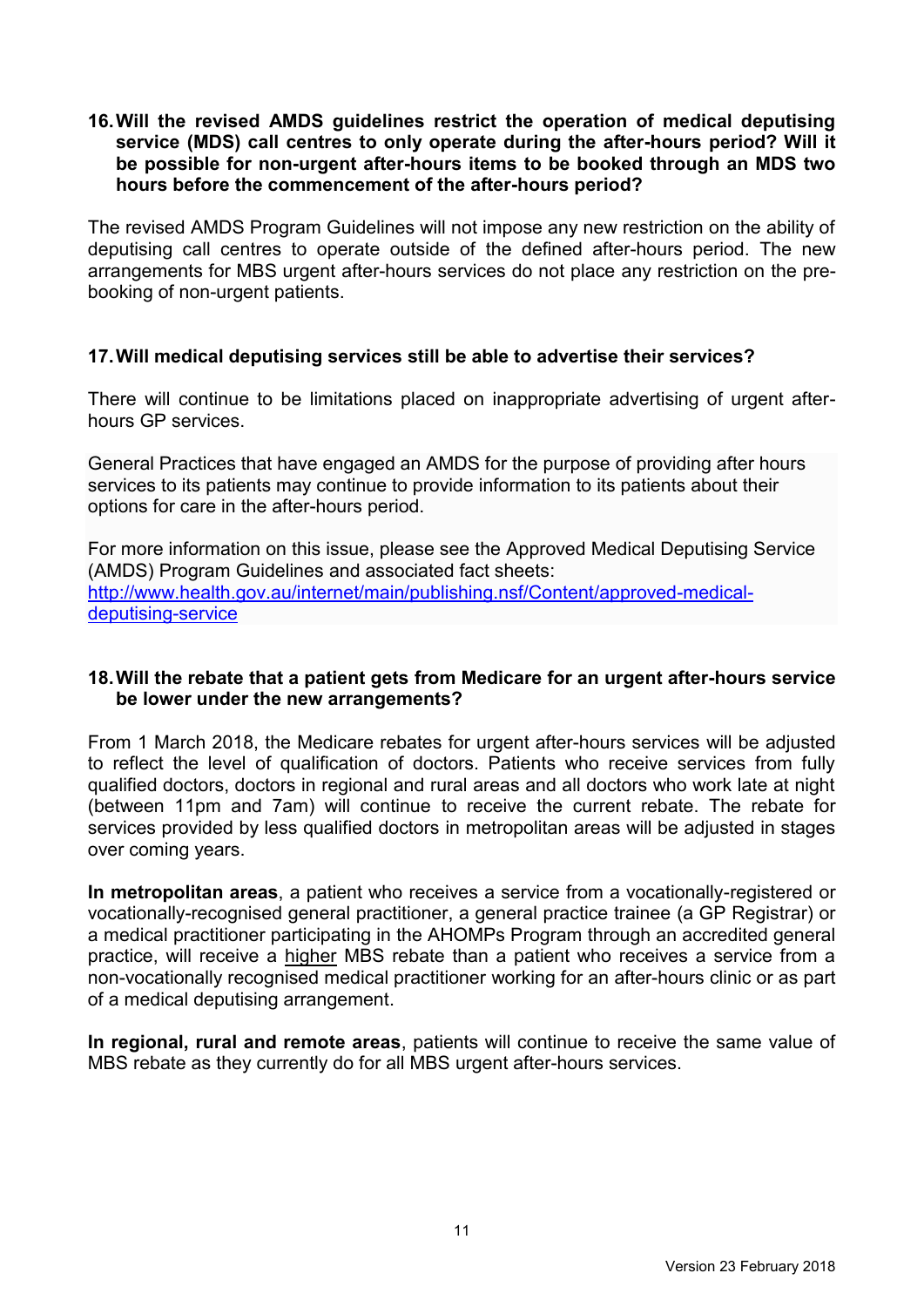#### **19.How will these changes to the Medicare rebates work?**

The new arrangements are designed to support vocationally recognised GPs and GP registrars who are appropriately skilled, qualified and, where necessary, supervised to provide comprehensive urgent after-hours care.

(a) There will be no change to MBS benefits for high-value care.

The existing urgent after-hours item 597 will be replaced by item 585, which will have the same fee of \$129.80. The new item can be claimed by general practitioners (registered through a general practice college), general practice trainees and medical practitioners participating in the AHOMPs Program through an accredited general practice.

(b) There will be a reduced fee for care provided by non-GPs.

Doctors without vocational registration will receive a fee of \$100.00 for providing an urgent after-hours service during sociable hours (between 6pm and 11pm) in metropolitan areas. A new item 591 will be used by these doctors.

(c) There will be a regional exemption for other doctors.

This change will allow doctors in Modified Monash Model Areas 3 to 7 to claim new urgent after-hours item 588, which has a fee of \$129.80, equivalent to item 585. This will provide an incentive for providers to continue providing services in these areas.

The Modified Monash Model is a geographical classification system developed by the Department of Health for categorising metropolitan, regional, rural and remote locations according to both geographical remoteness and population size, based on population data published by the Australian Bureau of Statistics. A searchable map showing the Modified Monash classification of every Australian street address is publicly available on the DoctorConnect website: [www.doctorconnect.gov.au](http://www.doctorconnect.gov.au/)

(d) There will be no change to the benefit for unsociable urgent after-hours services.

There will be no change to the fees for the unsociable urgent after-hours items 599 and 600, which are for services provided between 11pm and 7am.

Patients who receive a service from a fully trained vocationally recognised GPs or a GP registrar will continue to receive the current Medicare rebate of \$153.00.

Patients who receive a service from a non-vocationally recognised doctor will continue to receive the current Medicare rebate of \$124.50.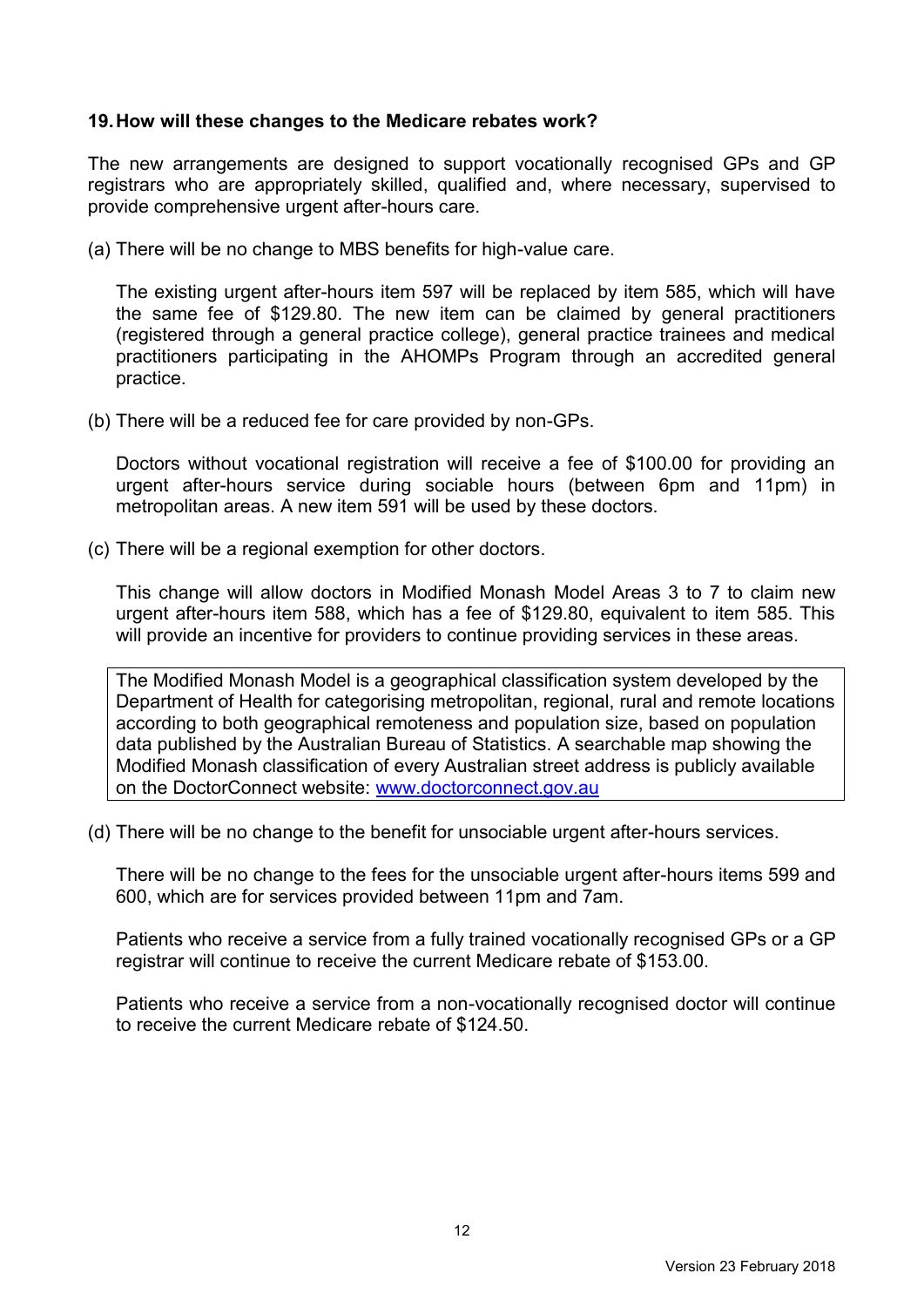#### **20.Why will non-vocationally recognised doctors working in regional and rural areas receive a higher fee for urgent services provided in the 'sociable' afterhours period, compared to the 'unsociable hours' period?**

The decision to leave the fees for the unsociable-hours items (ie. services provided between 11pm and 7am) unchanged is an important element of the new arrangements, to ensure that the current incentives to provide services in this period are maintained. However, as a consequence, the Medicare fee for non-vocationally recognised doctors providing services in regional/rural Australia using the unsociable-hours item (item 600) will be slightly lower than the fee for the services these doctors provide in the period between 6pm and 11pm (\$124.45 for item 600 compared to \$129.80 for new item 588).

It is important to note that the fee for sociable-hours services provided in regional and rural areas by non-vocationally recognised doctors is significantly higher under the new arrangements - \$129.80 for new item 588 – than it was under the previous arrangements (\$104.75 for item 598). This is a difference of \$25.05.

#### **21.Will doctors who provide an urgent after-hours home visit still be able to treat other patients in the same location?**

Yes. At present, doctors who need to treat other patients at the same location as a patient receiving care during the urgent after-hours period are required to use one of the standard after-hours items. To simplify this, a new item will be introduced for second and subsequent patients at the one location, as part of the same occasion of care. New MBS item 594 will be available for these subsequent attendances. The fee for this item is \$41.95.

## **22.How will the new triaging arrangements work?**

In considering the need for an urgent assessment of a patient's condition, the practitioner may rely on information conveyed by the patient or patient's carer; other health professionals or emergency services personnel. A record of the assessment must be completed and included in the patient's medical record.

The MBS urgent after-hours items may be used when, on the information available to the medical practitioner, the patient's condition requires urgent medical assessment during the after-hours period to prevent deterioration or potential deterioration in their health. Specifically the patient's assessment:

- cannot be delayed until the next in-hours period; and
- the medical practitioner must attend the patient at the patient's location or reopen the practice rooms.

Appendix B of the AMDS Program Guidelines offers a useful protocol to determine whether prospective after-hours patients should be seen by a deputising medical practitioner or see their regular medical practitioner. The AMDS Program Guidelines are available at [http://www.health.gov.au/internet/main/publishing.nsf/Content/approved](http://www.health.gov.au/internet/main/publishing.nsf/Content/approved-medical-deputising-service)[medical-deputising-service](http://www.health.gov.au/internet/main/publishing.nsf/Content/approved-medical-deputising-service)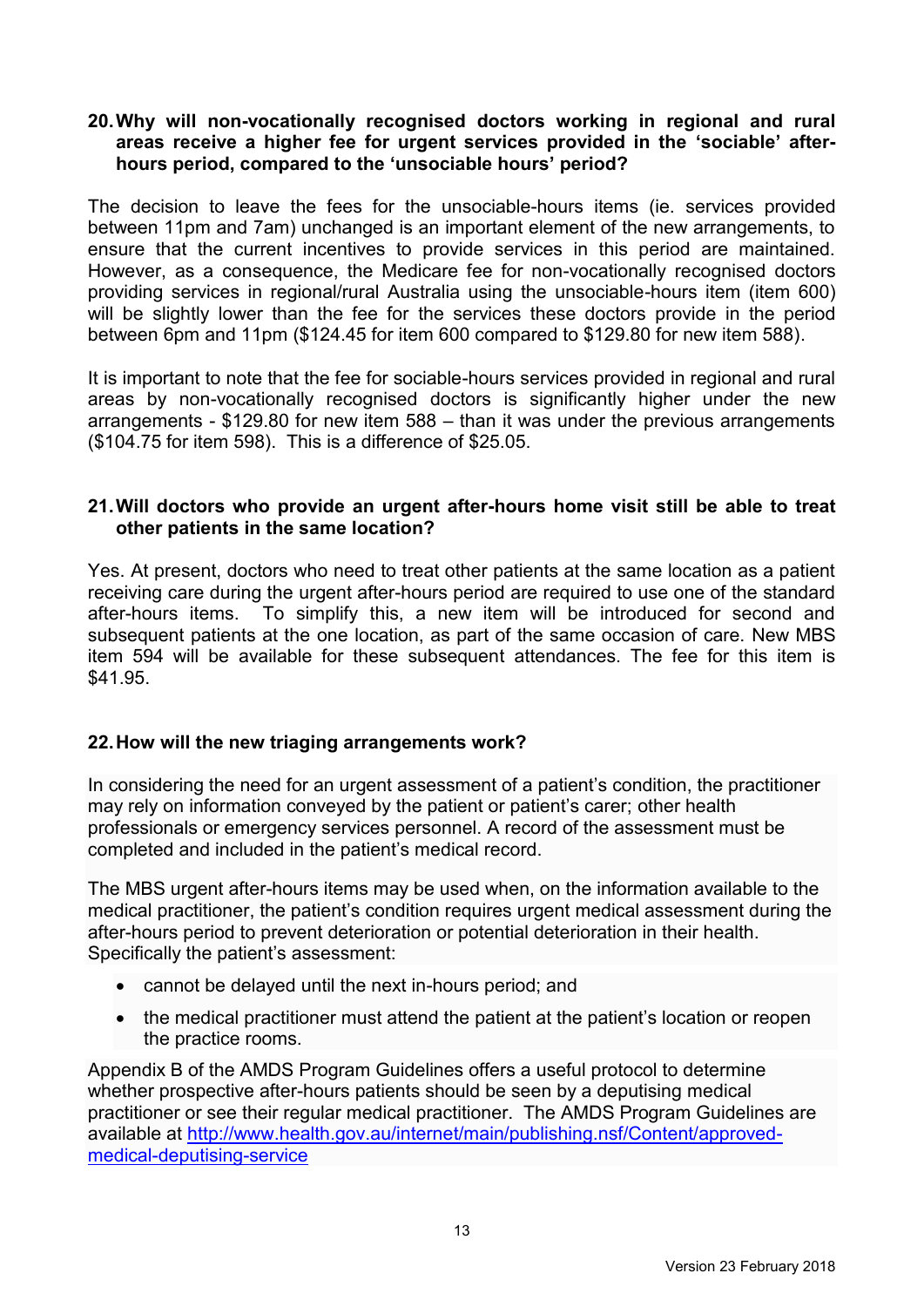The development of an appropriate clinical triage plan will remain the responsibility of a medical deputising service's Clinical Director. However, the guidance material was developed with consideration of the role that the Government expects the medical deputising sector to perform. As such, the minimum triaging standards are based on the two key patient-interaction scenarios that a deputising service provider can expect to encounter. The identified scenarios and expected triaging competencies are:

- i) *Providing home-visits to patients who are referred to a Medical Deputising Service (MDS) by their normal GP* (the expected norm) – the Department of Health expects that these patients will have been triaged by their normal caregiver as having a condition that does not require emergency care but would benefit from an after-hours consultation. For this scenario, the deputising service is expected to apply a triaging process that:
	- a. ensures the assigned deputising doctor is not working outside of their current competencies (noting that most of these doctors are not yet vocationally recognised in general practice);
	- b. allows the service to provide the patient with an indicative timeframe for the consultation;
	- c. where the provider offers a mix of in-clinic and visiting services, there is assurance that escalating demands for in-clinic services does not compromise the agreed delivery of home-visit services;
	- d. ensures the assigned deputising doctor has the training to appropriately refer a patient if their condition has escalated and become an emergency;
	- e. ensures the assigned deputising doctor has contact with their supervisor in case they require assistance when consulting a patient; and
	- f. as a broader feature of the AMDS, maintains systems for referring patient records to their primary caregiver according to AHPRA standards and maintains a system for receiving feedback from partner general practices.
- *ii) Patients who request a home visit service or who make an in-clinic attendance to an MDS during the after-hours period without being referred by their normal GP* – the provider's triage plan must ensure staff are trained to:
	- a. appropriately identify and refer a patient attending with a medical emergency;
	- b. obtain a brief description of the condition and the patient's medical history;
	- c. refer patients back to their normal caregiver if presenting with a routine, nonurgent matter (the guidance identifies several of these matters as being outside of the scope of deputising);
	- d. schedule care, which includes the ability to provide a patient with an approximate timeframe for the service and manage additional requests so that the most urgent patients receive priority;
	- e. for an in-clinic attendance, manage patients who present with symptoms of a communicable disease (i.e. isolation and barrier controls); and
	- f. obtain information regarding the patient's normal care giver so that a record of the service can be transferred.

As part of their respective triaging plans, AMDS providers will be expected to refer a patient back to their normal caregiver (usually a GP) if they present with routine, nonurgent matters. Some key examples include:

 health promotion activity (e.g. management of smoking cessation or opiate withdrawal) that requires ongoing care;